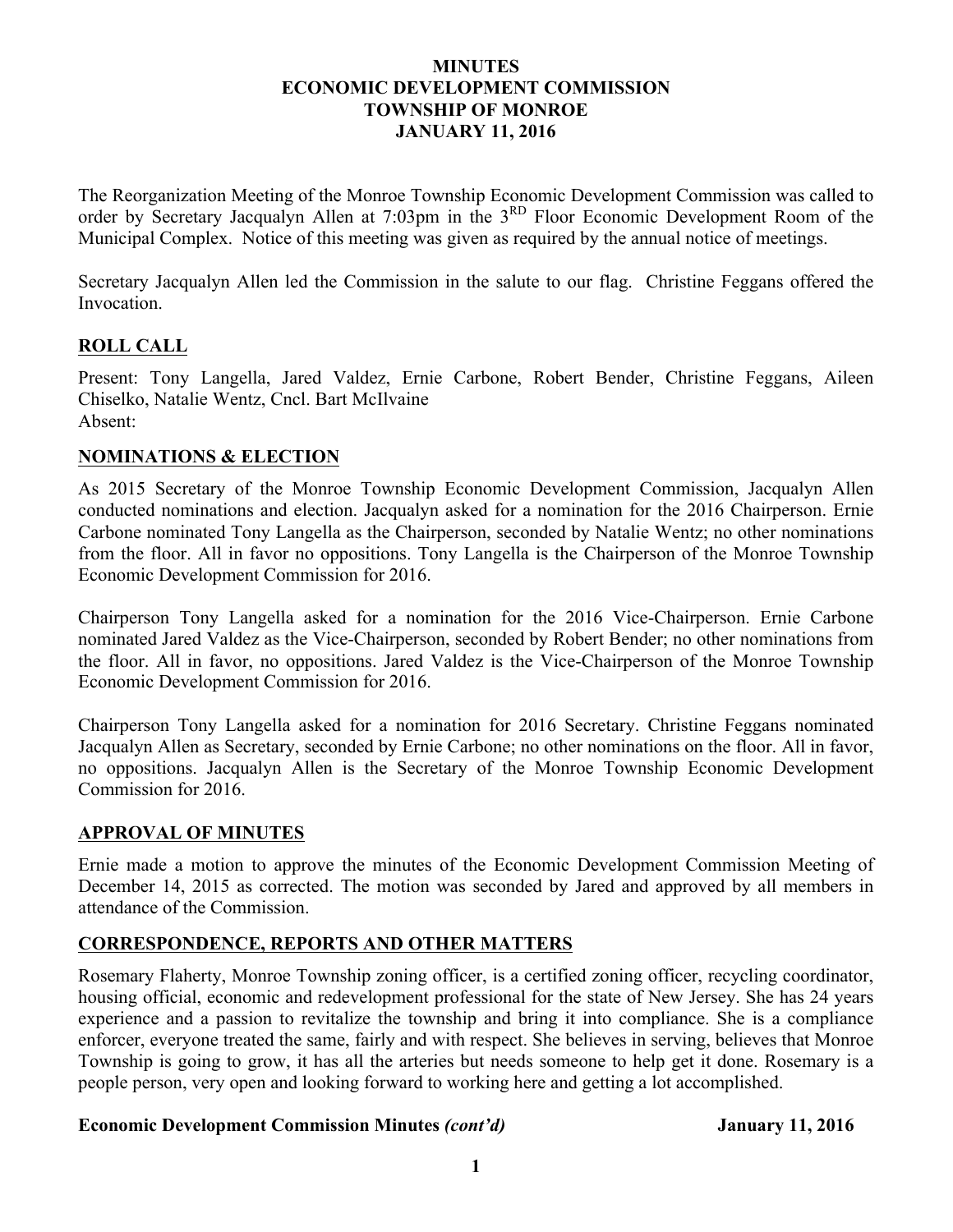# **CORRESPONDENCE, REPORTS AND OTHER MATTERS** *(cont'd)*

Tony said we are moving forward and turning the township around and we are going to need the zoning officials to help with that. Rosemary stated that the zoning officer is the backbone of the township, they make sure the town is in compliance, planning is the hub of the township and you need good planning in order for the township to survive. Ernie has been involved with Rosemary on a lot of issues and Rosemary has sat with them and helped them with the process. Jared asked Rosemary what her position entailed. In addition to zoning officer she will also handle community development, rehabilitation, redevelopment, short and long term tax abatements, recommending overlay districts in the township, designating Main Street as a downtown Main Street, along with working with EDC and the Main Street committee. Robert said that he has a client at his bank that has recently dealt with Rosemary buying a property in town and they told him what a pleasure it was to deal with Rosemary.

Robert announced that he is an alternate board member for the Monroe Township MUA.

2016 EDC Meeting dates will be 2/8 at 5:30pm and 3/21, 4/18, 5/16, 6/20, 7/18, 8/15, 9/19, 10/17, 11/21, 12/19 at 7pm. Aileen made a motion to approve the resolution for the 2016 meeting dates. The motion was seconded by Ernie and approved by all members of the Commission.

Ernie brought to the commission the idea of adding another member or members to the commission or to have alternate members. This would make it possible for a real estate professional to be added to the commission. Jared made a motion to add two alternate members; the motion was seconded by Robert, all in favor.

Ernie, Mayor Teefy and Rosemary Flaherty went to Trenton to file an application to become an associate tier to the Main Street of NJ program. This would make Main Street recognized as an entity and there will be many things available, one example is tuition-free quarterly training programs on topics such as organization, promotion, design, economic restructuring. If they are fortunate enough to comply with all the rules for the state it will open up many doors for Main Street in the future. Tony asked what the status was with the brewery, Ernie stated they are currently looking for financing. The urgent care is on a very rigid timeline to get the building ready for a fall opening. There is also going to be an indoor trampoline park opening in the Williamstown Shopping Center.

Jared said that Suasion is ready to meet with 5 different people from the town, Mayor Teefy, Tony, a city council member and a few other people to discuss how they would like to move forward. Ernie and Jared have to meet with TV One, the interviews are all done, the B roll filming still needs to be done.

Tony asked where we were with the 2015 budget, Aileen said that there are 3 PO's that still need to be paid from the 2015 budget, but the money was all encumbered. The PO's are for Suasion, TV One and Astro Signs, \$450 for sign hardware. The 2015 budget was spent to its entirety. The budget was not determined yet for 2016.

Christine spoke to the The Shop and they are interested in doing the spotlight on business, Anthony and Cleopatra's needed to cancel in December, they would like to do it in February. She also thanked Rosemary for all that she is doing.

Rosemary said that the Main Street Committee is doing a Main Street minute at the council meeting to give an update on what is going on, she is suggesting that the EDC does the same. Natalie volunteered to do the EDC minute at the council meeting. Rosemary said that she likes people and she likes to develop a friendship with business owners.

**Economic Development Commission Minutes** *(cont'd)* **January 11, 2016**